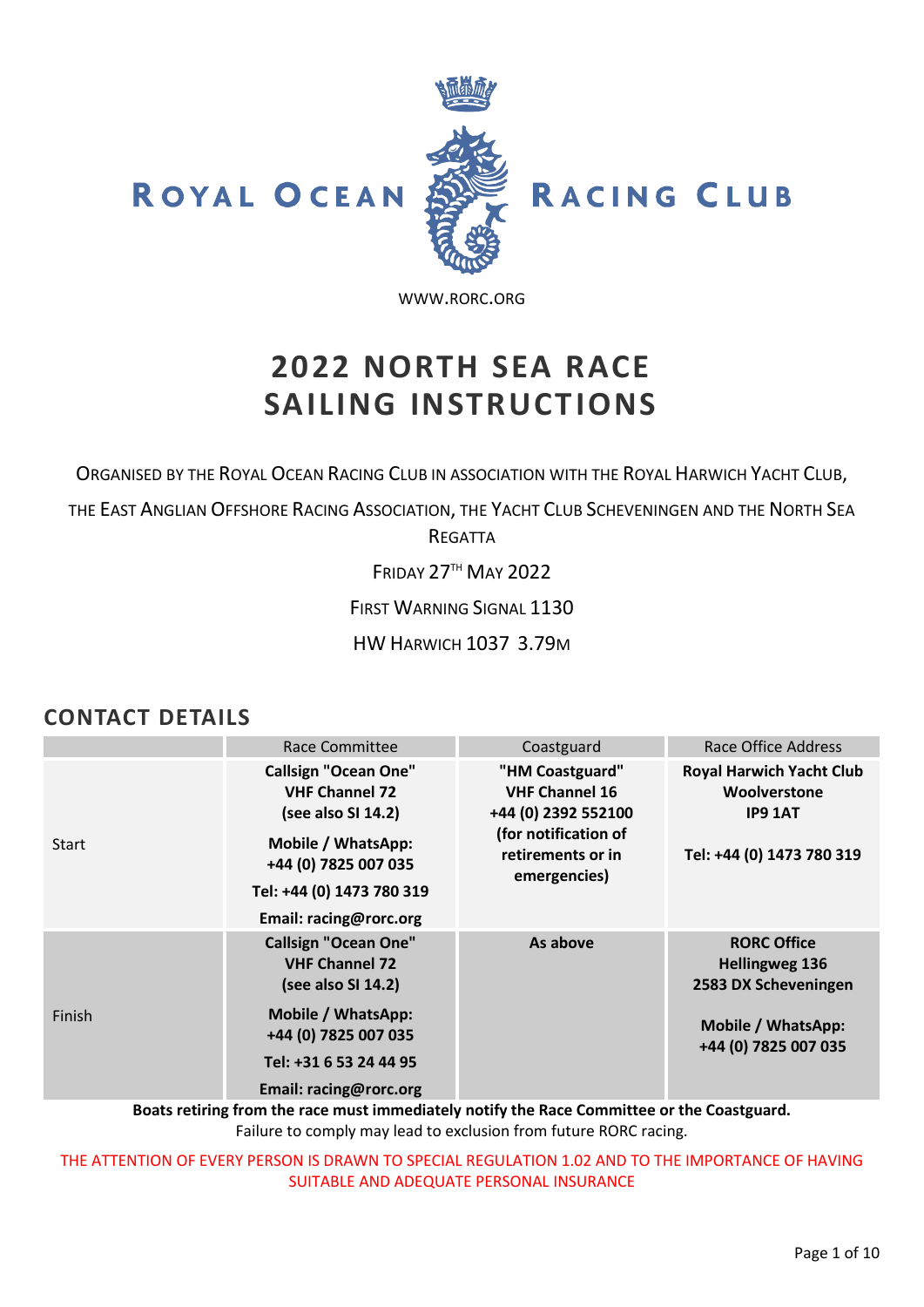# **SAILING INSTRUCTIONS**

The responsibility for a boat's decision to participate in a race or to continue racing is hers alone. (RRS Fundamental Rule 3)

#### **1 RULES**

- 1.1 The regatta will be governed by the rules as defined in The Racing Rules of Sailing (RRS).
- 1.2 RRS part 2 rules will be replaced with the right-of-way rules of the International Regulations for Preventing Collisions at Sea (IRPCAS) between the times of local sunset and sunrise; or government right-of-way rules if applicable.
- 1.3 RYA Prescriptions to the Racing Rules of Sailing, available at: https://www.rya.org.uk/racing/rules
- 1.4 World Sailing's Offshore Special Regulations Category 3 with Category 2 liferafts, AIS Transponders and RORC Prescriptions.
- 1.5 The rules and regulations of appropriate Class rules; IRC Rules Parts A, B & C, ORC, Class40 & MOCRA Rules.
- 1.6 If there is a conflict between languages the English text will take precedence.
- 1.7 The 2022 RORC Notice of Race (NOR)
- 1.8 The Sailing Instructions (SIs)
- 1.9 If there is a conflict between the NOR and SIs the SIs will prevail. This changes RRS 63.7

#### **2 EQUIPMENT AND MEASUREMENT CHECKS**

2.1 A boat or equipment may be inspected at any time for compliance with the rules and Sailing Instructions.

### **3 NOTICES TO COMPETITORS**

3.1 Notices to competitors will be posted on the Official Notice Board located in the Race Office Harwich before the race and the Race Office Scheveningen at the finish. Notices may be displayed on the RORC website at: <http://www.rorc.org/racing/race-documents>

### **4 TRACKING**

- 4.1 It is mandatory for all boats to carry a YB Tracker unit for the race. Information will be displayed on the RORC website and the North Sea Regatta website <https://nsr.nl/>. A boat's track from her YB Tracker unit shall not be used as grounds for a protest by another boat. This changes RRS 60.1.
- 4.2 Collection of the YB Tracker: Boats entered into both the Vuurschepen and North Sea races shall collect their tracker units from the North Sea Regatta Office prior to the Vuurschepen Race. Competitors in the RORC North Sea Race only shall collect their tracker unit from the Race Office, Royal Harwich Yacht Club, between the hours of 1000 and 1800, Thursday  $26<sup>th</sup>$  May.
- 4.3 Return of the YB Tracker: Tracker units shall be returned to the Race Office, Scheveningen, at the end of the race along with the Declaration Form.
- 4.4 Failure to return the YB tracker within 24 hours of finishing may result in a charge of £750.00

#### **5 AIS**

- 5.1 All boats are required to have their AIS transceivers switched on and able to transmit (at least every minute) and receiving from 1030 on Friday  $27<sup>th</sup>$  May and throughout the race.
- 5.2 A boat's AIS must transmit: the boat's MMSI number, current racing name, the speed and course over the ground
- 5.3 Nothing shall be done to inhibit AIS transmissions.
- 5.4 Yachts unable to meet these requirements shall submit comprehensive details of the reason on their Declaration Form and may be subject to protest. The penalty for breaking this rule is at the discretion of the Protest Committee and may **include disqualification.**

### **6 CLASS FLAGS**

| <b>Class</b>          | <b>TCC/GPH Range*</b>                 | <b>Class Flag</b> |
|-----------------------|---------------------------------------|-------------------|
| <b>IRC Super Zero</b> | 1.550 and greater                     | Pennant 9         |
| <b>IRC</b> Zero       | $1.175 - 1.549$                       | Pennant 0         |
| IRC One / ORC One     | $1.060 - 1.174 / GPH < 600$           | Pennant 1         |
| IRC Two / ORC Two     | $1.020 - 1.059 / 600 \le$ GPH $< 630$ | Pennant 2         |
| IRC Three / ORC Three | $0.980 - 1.019 / 630 \leq GPH < 720$  | Pennant 3         |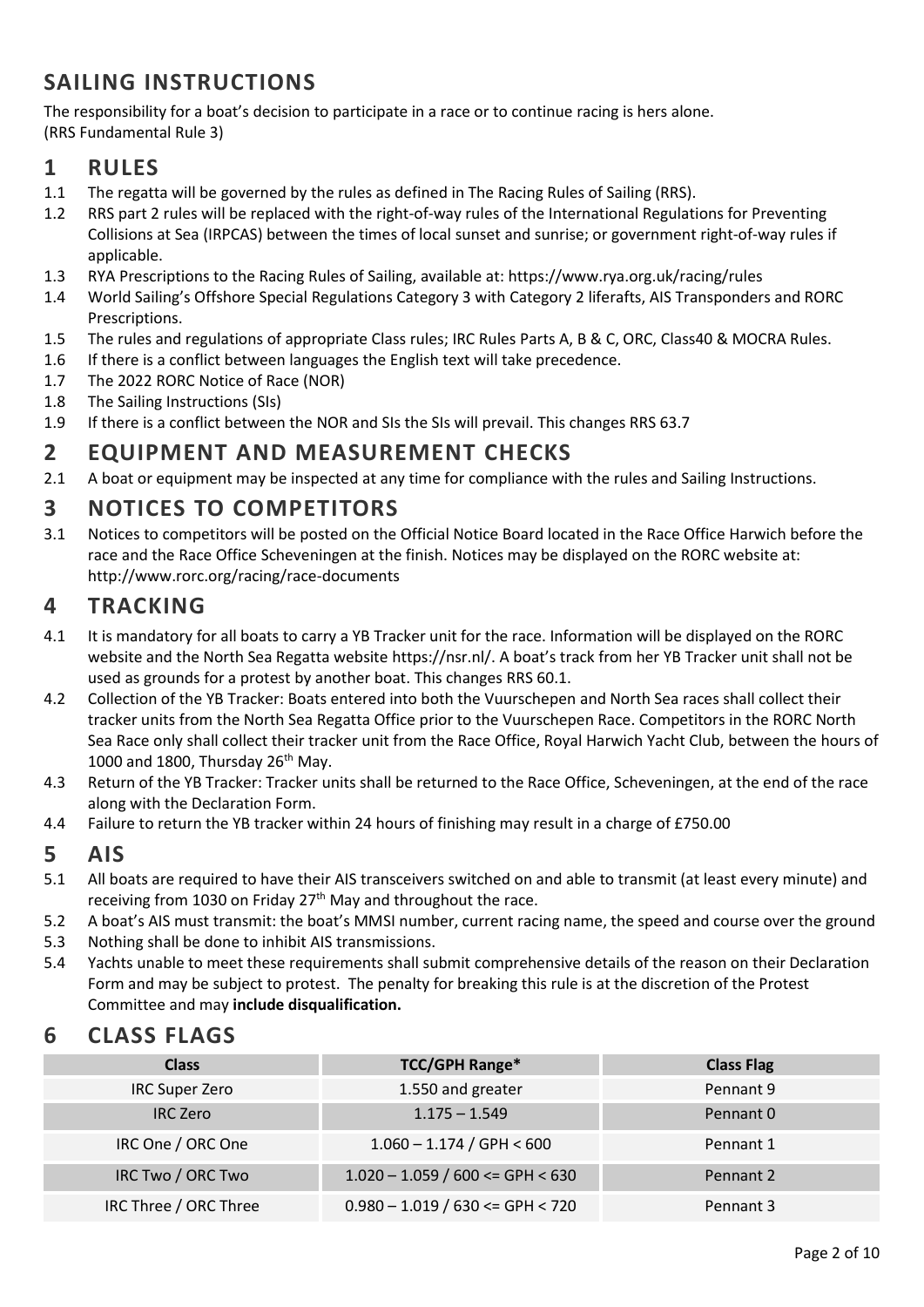| <b>IRC Four</b> | $0.850 - 0.979$ | Pennant 4      |
|-----------------|-----------------|----------------|
| IRC 2H / ORC 2H | Any TCC / GPH   | Pennant 5      |
| Class40         | n/a             | Class insignia |

**\*** For boats with both ORC & IRC ratings, the IRC rating takes precedence in determining the starting group / class flag.

### **7 NUMBER OF PERSONS ABOARD**

- 7.1 Each boat shall **inform the identity gate vessel** of the number of persons aboard. This information should **not** be transmitted to the Race Committee by VHF.
- 7.2 If there are fewer crew than on the Crew list supplied to the RORC/North Sea Regatta it is imperative that the gate boat be informed of the name(s) of the absent crew. A boat shall not sail with a crew member whose Emergency Contact details have not been lodged with the RORC or North Sea Regatta before the start of the race on the official Crew list.

### **8 IDENTITY GATE**

- 8.1 The identity gate vessel, probably a RIB displaying a blue flag with a white border and a white seahorse over a yellow flag, will be stationed to leeward and outside of the starting line near the Main Committee Vessel.
- 8.2 Check-in will be available from one hour before the first start until about 10 minutes after the last start, or later at the discretion of the committee. Each boat shall pass close with her port side towards the stern of the identity gate vessel whilst showing the sail number on the port side. Each boat shall inform the identity gate vessel of the number of persons aboard, display a combined lifejacket and harness for each member of the crew (in accordance with Special Regulations 5.01 and 5.02) and receive acknowledgement before starting. **Warning:** Boats which do not pass through the gate correctly are liable to disqualification.
- 8.3 **After the start** when sail numbers are not displayed elsewhere (sails down) they shall be displayed secured to the lifelines on the port quarter.

## **9 STARTING TIMES AND SIGNALS**

9.1 The race will be started by using RRS 26, with the warning signal being made 10 minutes before the starting signal.

| <b>IRC/ORC 2H</b><br><b>Warning Flag:</b><br><b>Numeral 5</b> | <b>IRC 3 &amp; 4, ORC 3</b><br><b>Warning Flag:</b><br><b>Numeral 3</b> | IRC SZ, Z, IRC 1, IRC 2,<br><b>ORC 1 &amp; 2</b><br><b>Warning Flag:</b><br><b>Numeral 1</b> | Event        | <b>Signal</b>              |
|---------------------------------------------------------------|-------------------------------------------------------------------------|----------------------------------------------------------------------------------------------|--------------|----------------------------|
| 1130                                                          | 1140                                                                    | 1150                                                                                         | Warning      | Warning flag displayed     |
| 1136                                                          | 1146                                                                    | 1156                                                                                         | Preparatory  | Preparatory flag displayed |
| 1139                                                          | 1149                                                                    | 1159                                                                                         | One-minute   | Preparatory flag removed   |
| 1140                                                          | 1150                                                                    | 1200                                                                                         | <b>Start</b> | Warning flag removed       |

#### **Proposed Starting Times**

### **10 THE STARTING LINE**

- 10.1 The Main Committee Vessel, displaying a blue flag with a white border and a white seahorse (which will be Haven Hornbill, a blue hulled 18m self propelled pontoon with a large orange crane) will be in the area of the flexicourse buoys and will broadcast her position by VHF.
- 10.2 The starting line is formed between an orange flag on the Main Committee Vessel and an orange inflatable buoy or other mark, described by the Race Committee on VHF, positioned in the vicinity of the Main Committee Vessel. An inner distance mark (IDM) may be laid. A boat shall not pass between the IDM and the Main Committee Vessel when starting.

### **11 LATE AT THE START**

- <span id="page-2-0"></span>11.1 If a boat which has not previously come to the starting area is not off her moorings at her preparatory signal, and comes to the starting area under power or being towed, she shall stop her engine (or drop the tow) and complete a Two-Turns penalty as specified in RRS 44.2 before starting.
- 11.2 No penalty will be imposed for an infringement of RRS 42 for complying wit[h 11.1.](#page-2-0) This changes RRS 42 and 45.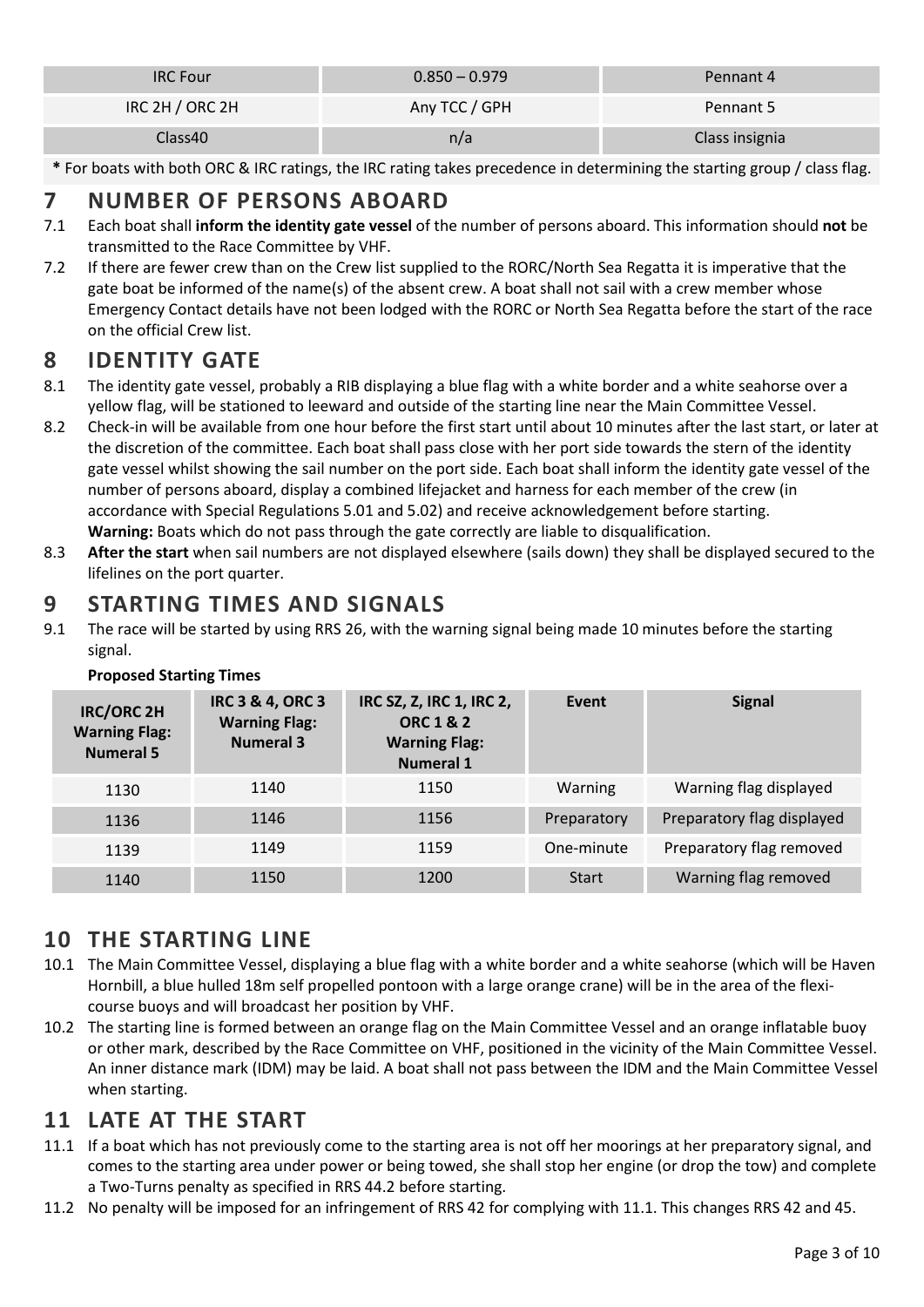# **12 AREAS THAT ARE OBSTRUCTIONS**

The following areas are designated as obstructions, and boats shall not enter them:

- 12.1 All Traffic Separation Schemes are Obstructions.
- 12.2 Any area prohibited for navigation, such as nature reserves, bird or sea life sanctuaries, is an obstruction.
- 12.3 Oil and Gas fields, production platforms and associated structures, including tanker moorings, storage tankers and platforms on pipelines. Technical installations generally exhibit Morse code "U" lights (2 FL & 1 LFL), Aircraft Obstruction lights, and audible fog signals.

**Navigation is prohibited within 500 metres** of all such structures, including storage tankers which can swing about their moorings. Vessels manoeuvring in the vicinity of platforms and moorings should be given a wide berth.

Wind farms under construction are generally prohibited for navigation, whereas completed farms may be navigable **as long as a distance of 500 m to any individual installation can be maintained safely**. Care should be taken to ensure that AIS is operable and a constant radio watch on VHF Ch 16 is maintained.

- 12.4 Any area reported as prohibited for navigation in Notices to Mariners is an obstruction. Boats shall comply when instructed to avoid areas by local authorities such as naval, law enforcement or technical installation guard units.
- 12.5 The area of the following Obstructions is a box A, B, C, D of which the co-ordinates of the edges are given. The following areas are designated Obstructions:

| <b>Obstruction</b>             | Position (WGS84): Latitude Longitude |                              |  |
|--------------------------------|--------------------------------------|------------------------------|--|
| <b>Sunk TSS South</b>          | A-51°42'.16N 001°43'.18E             | B-51°42'.63N 001°50'.12E     |  |
|                                | C-51°38'.80N 001°50'.81E             | D - 51° 38'.31N 001° 43'.88E |  |
| <b>Sunk TSS East</b>           | A-51°49'.92N 001°51'.88E             | B-51°54'.59N 002°07'.91E     |  |
|                                | C-51°51'.89N 002°07'.09E             | D-51°47'.46N 001°51'.80E     |  |
| <b>Galloper Wind Farm</b>      | A - 51° 46'.97N 001° 55'.90E         | B-51°49'.43N 002°03'.43E     |  |
|                                | C-51°43'.97N 001°56'.44E             | D - 51° 44'.80N 002° 02'.76E |  |
| <b>Outer Gabbard Wind Farm</b> | A-51°59'.64N 002°06'.11E             | B-52°00'.06N 001°59'.33E     |  |
|                                | C-51°53'.90N 002°02'.02E             | D - 51° 55'.10N 002° 05'.49E |  |
| <b>East Anglia ONE</b>         | A - 52° 08'.53N 002° 26'.55E         | B-52°20'.14N 002°26'.73E     |  |
| <b>Offshore Wind Farm</b>      | C-52°20'.07N 002°34'.95E             | D - 52° 08'.53N 002° 34'.75E |  |
| <b>North Hinder North TSS</b>  | A - 52° 10'.98N 002° 56'.12E         | B-52°13'.40N 002°58'.98E     |  |
|                                | C-52°07'.70N 003°09'.71E             | D-52 05'.57N 003 06'.27E     |  |
| <b>Maas North TSS</b>          | A - 52° 22'.71N 003° 47'.68E         | B-52°22'.01N 003°53'.16E     |  |
|                                | C-52°07'.16N 003°55'.93E             | D - 52° 07'.13N 003° 44'.64E |  |
|                                | A - 52° 31'.53N 003° 56'.26E         | B-52°31'.53N 004°06'.72E     |  |
| Ijmuiden West Outer TSS        | C-52°28'.30N 004°08'.95E             | D - 52° 25'.53N 003° 54'.41E |  |

12.6 The wind farm "Hollandse Kust Zuid" which is under construction and shown on current charts and also defined in the following online notice:

<https://zoek.officielebekendmakingen.nl/staatscourant/stcrt-2022-6423.html>

12.7 **Please note that all coordinates are approximate and it is the responsibility of all boats to ensure that accurate positions of all named obstructions are obtained from either current charts or notices to mariners.**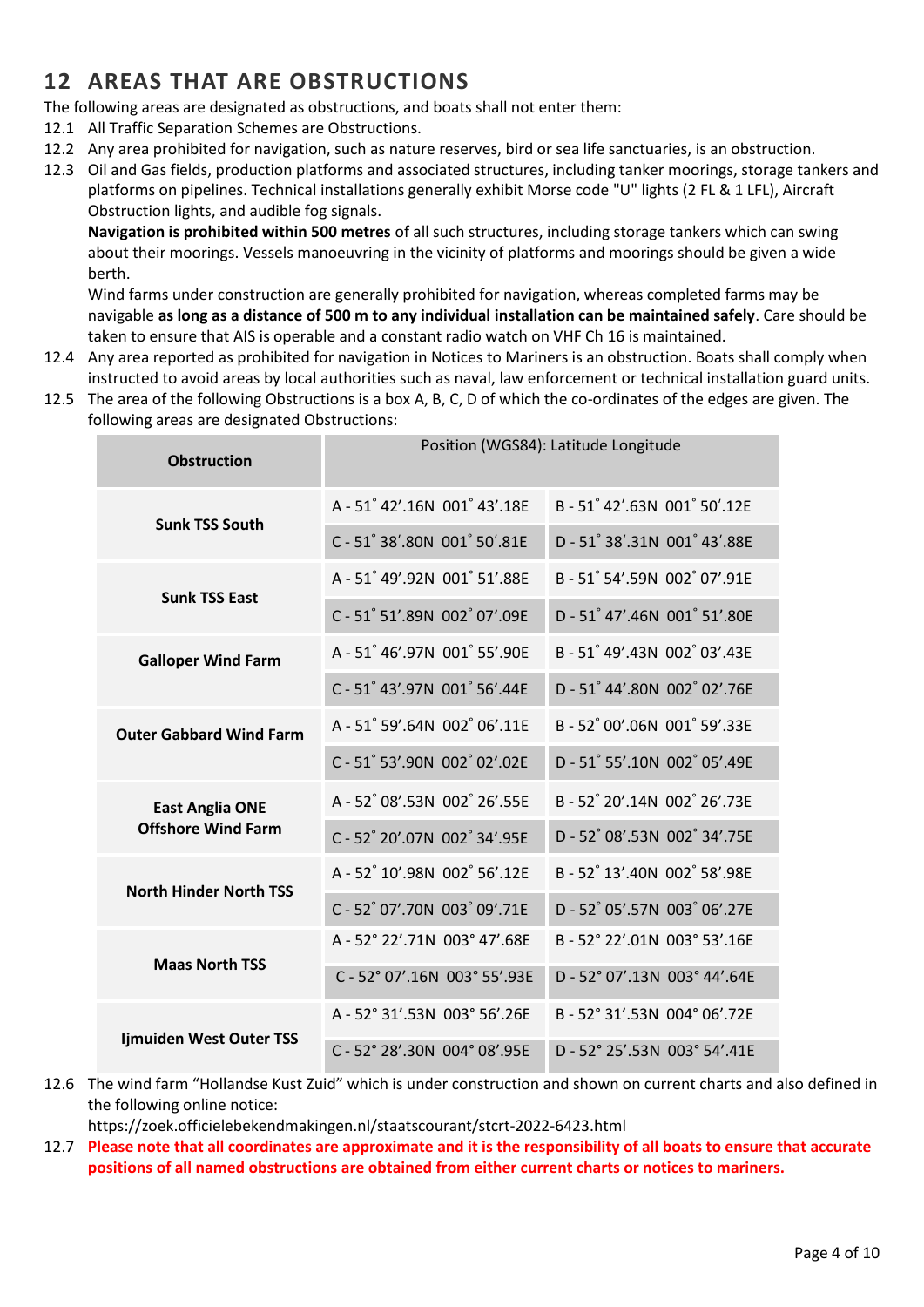# **13 THE COURSE**

- 13.1 The Long and Short Courses will be preceded by a Flexi-Course which will be chosen by the Race Committee on the day of the race from the marks listed in Appendix A.
- 13.2 The Short Course (ORC Three) is listed in Appendix A
- 13.3 The Long course (All IRC and ORC One and Two) is listed in Appendix A
- 13.4 All boats taking part in the two-handed division will do the Long Course (Appendix A)
- 13.5 No later than the warning signal, the Race Committee will announce the Flexi-Course to be sailed over the VHF.

#### **14 COMMUNICATIONS**

- 14.1 The Race Committee may broadcast information on VHF Ch.72, Call sign "Ocean One".
- <span id="page-4-0"></span>**14.2 Boats are reminded of their legal obligation to keep a continuous watch on VHF Ch16.**
- 14.3 Reporting In Rough Weather (Force 7 and above)
- 14.3.1In the event of rough weather all boats shall endeavour to report to the Race Committee their whereabouts and status at reasonable intervals (if possible 4-hourly), and pass on information about other boats if known.
- 14.3.2Inter-boat communication calls should when possible be on DSC or VHF Ch.16 as a calling Channel and VHF Ch.72 as a working Channel.
- 14.3.3Boats with communications in addition to VHF should act as a link, taking other boats' reports on VHF and passing them to the Race Committee or Coastguard.

### **15 USE OF ENGINE**

- 15.1 When a boat uses its engine, e.g. to avoid collision or in a grave emergency, the facts shall be reported on her Declaration Form.
- 15.2 Temporary discontinuance of racing: If a boat makes fast in order to take shelter or in an emergency, the crew may temporarily leave the boat to handle her moorings. If she uses her engine for propulsion she shall, on rejoining the race, return to the spot where she began to use her engine and complete a Two-Turns penalty as specified in RRS 44.2 before continuing to race from that spot. She shall report the circumstances on her Declaration Form. This changes RRS 45 and 47.

### **16 TIME LIMIT**

16.1 There is no time limit for the race.

#### **17 THE FINISH**

- 17.1 The finishing line runs 110**°** magnetic from Outer Scheveningen Buoy (R.W. spherical Iso. 4s) marked "SCH" (Approximate position: 52**°** 07'.76N / 004**°** 14'.12E) for no more than 0.1nm. A Committee Vessel, displaying a blue flag with a white border and a white seahorse by day and a blue light at night, may be on station at the East end of the line
- 17.2 All boats are requested to call "Ocean One" on VHF Ch.72 on approach to the finish line to assist with identification when finishing, especially at night.
- 17.3 Boats are reminded to take their own finishing times (BST) together with the names of the boats ahead and astern, if any. Finishing times shall be delivered to the RORC as soon as possible.
- 17.4 Confirmation of Arrival: **It is extremely important that every boat confirms her arrival as quickly as possible to the Committee Vessel, or Race Office when no Committee Vessel is on station.** Boats failing to comply with this rule may find themselves **disqualified from the race.**

### **18 RACE FINISH DECLARATIONS**

- 18.1 After finishing or retiring, every boat is required to fully complete and submit a Declaration Form and return the YB Tracker to the Race Committee as soon as possible, but **not later than 24 hours after the end of the race**. Every member of the crew shall sign the Declaration Form. Failure to comply with this rule may result in the boat being excluded from the results. When a boat retires from the race, she shall write the reasons on her Declaration Form.
- 18.2 When after a race a boat cannot promptly deliver the Declaration Form to the Race Committee at the finish, she shall without delay telephone the Race Committee, confirm that she has finished racing and give her time of finishing in BST. In this case the completed Declaration Form may be scanned and emailed to [racing@rorc.org](mailto:racing@rorc.org)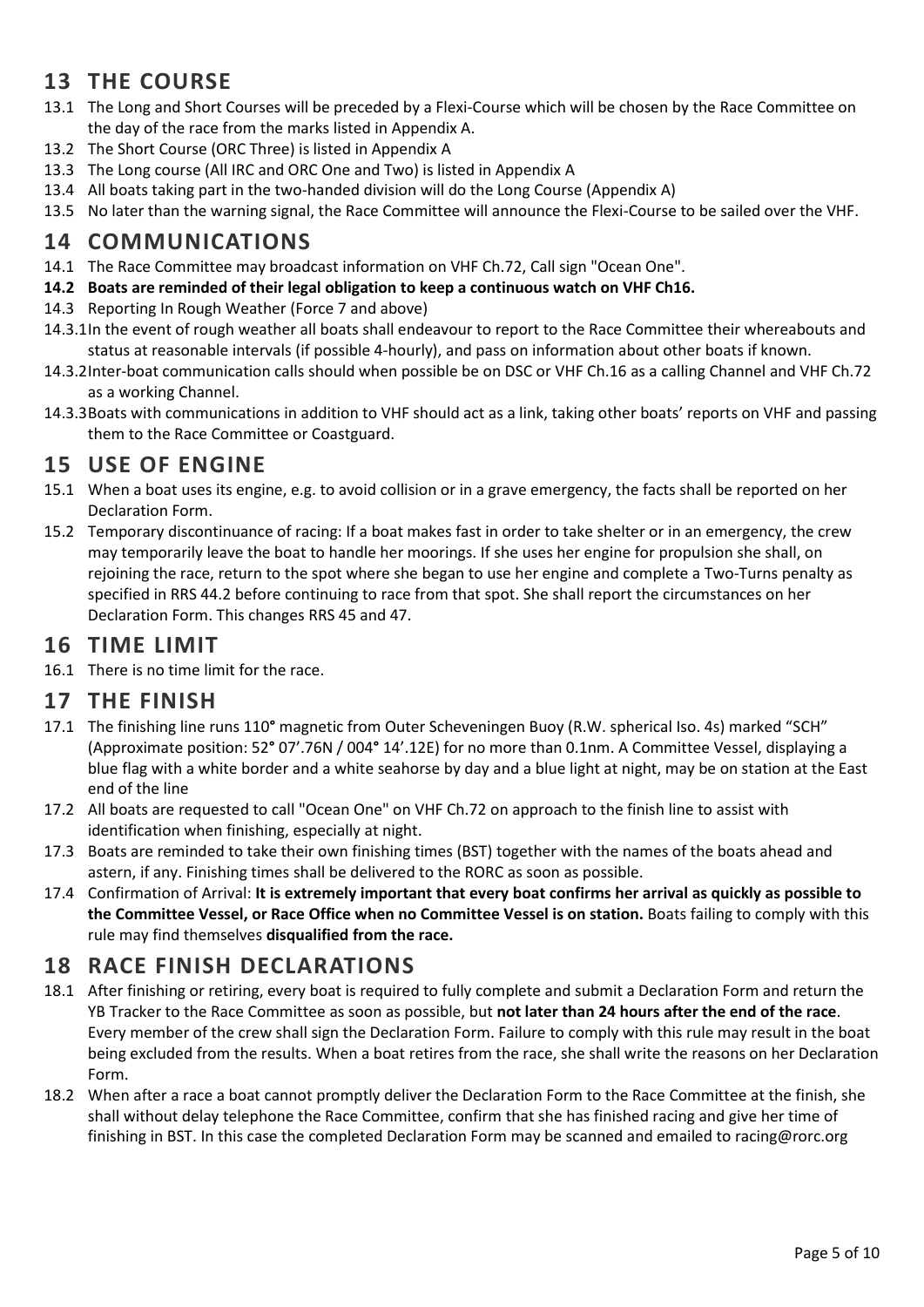# **19 RETIREMENTS AND NON STARTERS**

19.1 Retirements and non-starters must promptly inform the Race Committee or the Coastguard. It is imperative that boats that are no longer competing can be excluded from any Search and Rescue operation. **Failure to comply with this rule may lead to disqualification or exclusion from future RORC racing.**

#### **20 PENALTY SYSTEM**

- 20.1 Scoring Penalty:
- 20.1.1When the right-of-way rules of IRPCAS apply (between the hours of sunset and sunrise) a scoring penalty applies (RRS 44.3).
- 20.1.2The scoring penalty will be 10 minutes added to the boat's elapsed time for each penalty.
- 20.1.3When a scoring penalty does not apply, a yacht may take a Two Turns Penalty for breaking a rule of RRS Part 2 or a One Turn Penalty when she may have broken RRS 31, as described in RRS 44.2.
- 20.2 Standard Penalties:
- 20.2.1When at a boat's starting signal she is subject to RRS 29.1 Individual Recall and she fails to comply with RRS 29.1 to start correctly, the Race Committee shall, without a hearing, apply a time penalty of 10%. This changes RRS63.1 and A5.
- 20.2.2For a breach of RRS 28 (Sailing the Course) the Race Committee shall, without a hearing, apply a time penalty of 10%. This changes RRS63.1 and A5.
- 20.2.3For a breach of any area designated an Obstruction, i.e. Traffic Separation Schemes, the Race Committee shall, without a hearing, apply a standard time penalty of 10%, unless the breach was unavoidable and unintentional and no advantage was gained. This changes RRS 63.1 and A5.
- <span id="page-5-0"></span>20.2.4Should the Race Committee consider a standard penalty to be inappropriate, it shall protest the boat.
- 20.2.5If, in a valid hearing brought by the Race Committee under Sailing Instruction [20.2.4](#page-5-0) or by another boat, a boat is found to have infringed RRS 28, 29.1 or the Sailing Instructions, the penalty will be at the discretion of the Protest Committee but will not be less than the standard penalty.
- 20.3 Grounds for Protest:
- 20.3.1Breaches of SI 5, 7 and 18 will not be grounds for protest by a boat. This changes RRS 60.1a.
- 20.4 Other Penalties:
- 20.4.1When the Protest Committee decides that a boat that is party to a protest hearing has broken a rule other than RRS Part 1 and 2 and that no serious damage or injury was caused and no significant advantage has been gained, it may apply a time penalty of 10%. Should the Protest Committee decide that the breach was minor and unintentional it may at its discretion choose to give a warning.

### **21 PROTESTS AND REQUESTS FOR REDRESS**

- 21.1 Protests may be written on plain paper, but Protest forms are available at the Race Office. Protests and requests for redress or reopening shall be delivered there within the appropriate time limit.
- 21.2 The protest time limit is 3 hours after the protesting boat finishes.
- 21.3 Notices will be posted no later than 30 minutes after the protest time limit for the last boat to finish the race.
- 21.4 The notification of a Protest by the Race or Protest Committee against a competitor as required under RRS 61.1(b) or (c) shall consist of a notice on the Official Notice Board.

### **22 SCORING**

- 22.1 The Scoring System for Offshore Races, defined in Notice of Race 1.12.2, will apply.
- 22.1.1IRC Divisions: Corrected times will be determined using the following formula: Corrected time = elapsed time x T<sub>C</sub>C.
- 22.1.2ORC Divisions: Corrected times will be determined using the following formula: Corrected time = elapsed time x OSN (Offshore Single Number).
- 22.1.3ORC Two Handed Class: Corrected times will be determined using the TOT Double Handed Offshore Single Number or the Short Handed Offshore Single Number as appropriate.

### **23 TROPHIES AND PRIZES**

23.1 The following Trophies will be awarded:

#### **IRC Trophies:**

Goeree Challenge Cup – IRC Overall Wylie Trophy – IRC Zero Lutine Trophy – IRC One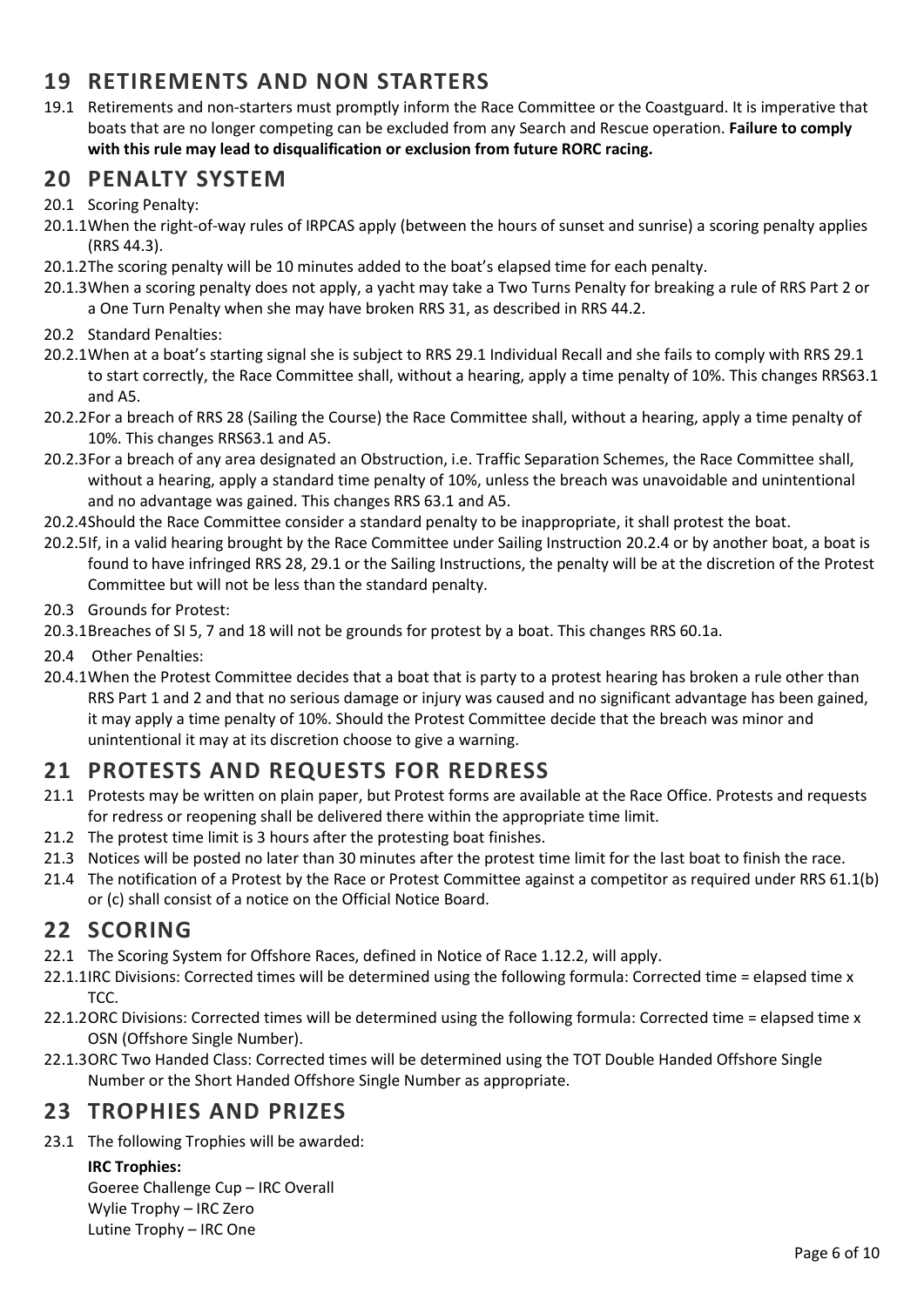Joannes Pompejus Memorial Cup – IRC Two Carter-Ruck Trophy – IRC Three Jan Moreton Salver – IRC Four Golden Dragon Trophy – IRC Two-Handed Class Decanter – First Long Course Yacht at Smith's Knoll Buoy City of Hague Trophy – Best Yacht from Yacht Club Scheveningen C70 Trophy (The Nertherlands v Great Britain) **ORC Trophies:** Zwerver Cup

Lora Challenge Trophy Veerhaven Trophy

- 23.2 Medallions:
- 23.2.1RORC medallions will be presented as prizes for each class and division as follows:

| Number of starters |  | more |
|--------------------|--|------|
|                    |  |      |

- 23.2.2When there are fewer than 6 starters in a class it may be combined for prizes with a neighbouring class.
- 23.3 Prize Giving

Trophies and Medallions will be awarded at 16:00 local time on Sunday 29th May 2022 at the Jachtclub Scheveningen, Hellingweg 98, 2583 WH Den Haag - [www.jachtclubscheveningen.com](http://www.jachtclubscheveningen.com/)

### **24 RISK STATEMENT**

- 24.1 Rule 3 of the Racing Rules of Sailing states: "The responsibility for a boat's decision to participate in a race or to continue racing is hers alone."
- 24.2 Sailing is by its nature an unpredictable sport and therefore inherently involves an element of risk. By taking part in the event, each competitor agrees and acknowledges that:

a) they are aware of the inherent element of risk involved in the sport and accept responsibility for the exposure of themselves, their crew and their boat to such inherent risk whilst taking part in the event;

b) they are responsible for the safety of themselves, their crew, their boat and their other property whether afloat or ashore;

c) they accept responsibility for any injury, damage or loss to the extent caused by their own actions or omission; d) their boat is in good order, equipped to sail in the event and they are fit to participate;

e) the provision of a race management team, other officials and volunteers by the event organiser does not relieve them of their own responsibilities;

f) they are responsible for ensuring that their boat is equipped and seaworthy so as to face extremes of weather; that there is a crew sufficient in number, experience and fitness to withstand such weather; and that the safety equipment is properly maintained, stowed, in date and familiar to the crew.

g) All boats shall comply with current Covid-19 guidelines. Persons shall not compete if they have, or if they have been in contact with anyone with, symptoms of Covid-19 in the last 14 days,

### **25 INSURANCE**

25.1 Each participating boat shall ensure that their boat is adequately insured, against all third party claims.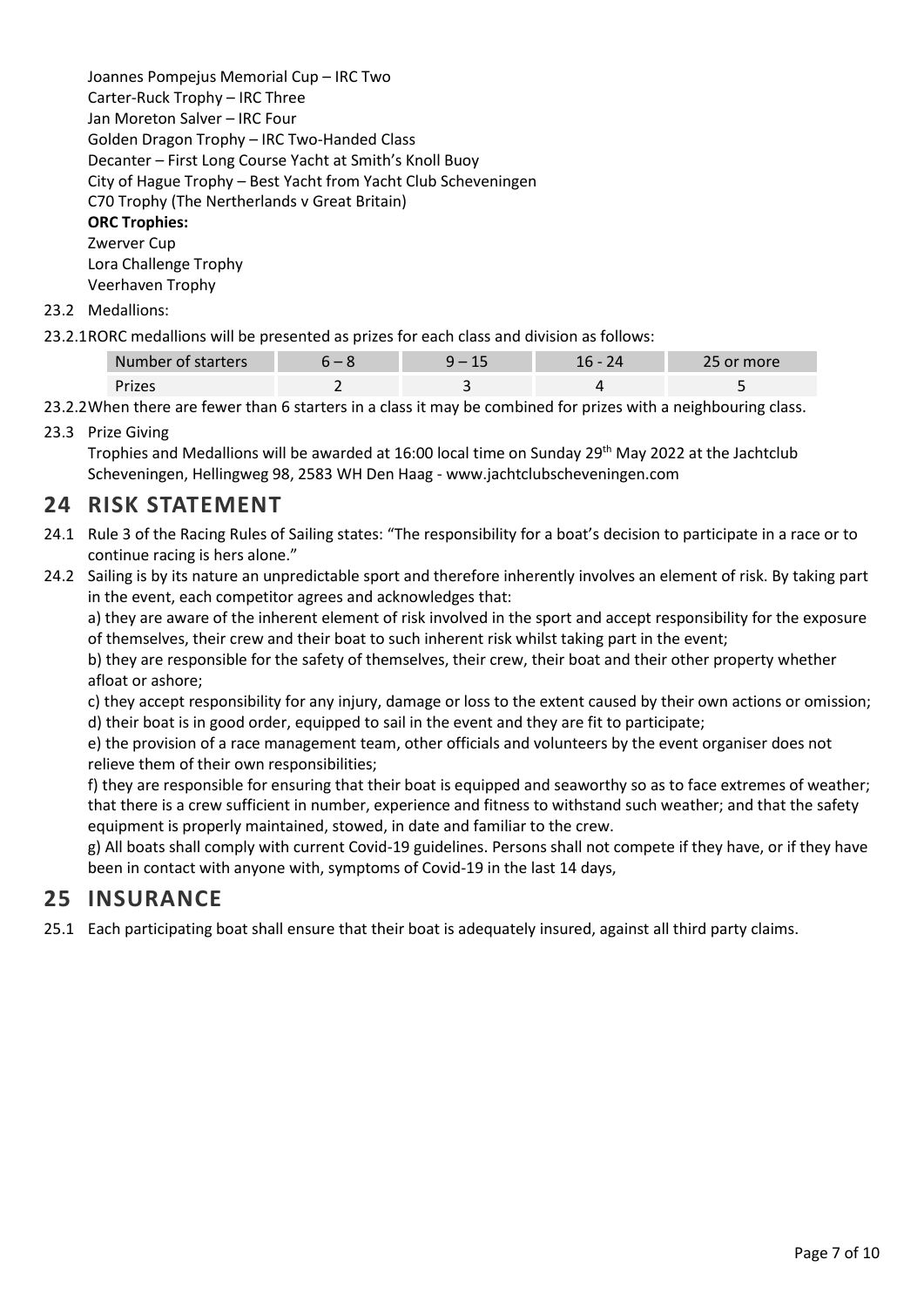# **NOTICES TO COMPETITORS**

(Notices are for information and do not rank as part of this Sailing Instruction)

#### **Harwich Harbour – Buoyage and Shipping**

Harwich Harbour Control keeps watch on VHF Ch.71.

Boats should take particular care to pass outside the deep-water channels whenever possible and to keep well clear of shipping.

#### **Special Local Sound Signals**

Commercial Vessels may use these additional signals

| <b>Signal</b>                                               | <b>Meaning</b>                         |
|-------------------------------------------------------------|----------------------------------------|
| One long blast                                              | I am leaving a dock, quay or anchorage |
| Four short and rapid blasts followed by one short blast     | I am turning short around to starboard |
| Four short and rapid blasts followed by two short<br>blasts | I am turning short around to port      |

#### **Scheveningen Harbour - Entry and Exit**

Before entering or leaving Scheveningen: request permission from the Traffic Control (Verkeerscentrale) on VHF Ch.21. Fishing boats and ferries regularly pass through and temporarily obstruct the Harbour entrance and care must be taken to follow the directions of the Harbour Master.

#### **Traffic signals**

| <b>Signal</b>                                                       | <b>Meaning</b>                                 |
|---------------------------------------------------------------------|------------------------------------------------|
| <b>Red over White</b>                                               | Entry prohibited                               |
| <b>White over Red</b>                                               | Departure prohibited                           |
| <b>Yellow flashing</b>                                              | One or more large vessels are leaving the port |
| Red shown from inner end of passage between 1st<br>and 2nd harbours | Vessels must not leave the second harbour      |

| <b>Tide Signals</b>     |                |
|-------------------------|----------------|
| <b>Signal</b>           | <b>Meaning</b> |
| <b>Green over White</b> | Tide rising    |
| <b>White over Green</b> | Tide falling   |

#### **Customs and Immigration**

After finishing the race, competitors not holding Netherlands passports should report to the Marechausee (customs) office in Scheveningen (Visafslagweg 1, 2583 DM The Hague - Scheveningen). It is not necessary for all crew to be present, presentation of their passports will be sufficient.

Planned Opening hours for (entry and exit stamps) of the Marechaussee office are: Saturday 28 May 17.00 - 20.00, Sunday 29 May 10.00 - 12.00 (TBC 17.00 - 20.00) and Monday 30 May 09.00 - 10.00

Additional advice is available from the RYA and UK Government websites: https://www.rya.org.uk/knowledge/abroad/country-specific-advice/netherlands https://www.gov.uk/government/collections/custom-rules-for-sailing-your-pleasure-craft-to-from-and-within-ukwaters

#### **Race Report**

Louay Habib has been contracted by the RORC to write the race reports for the 2022 RORC season. The RORC will supply Louay with mobile telephone numbers for competitors so you may receive a call from him about the race.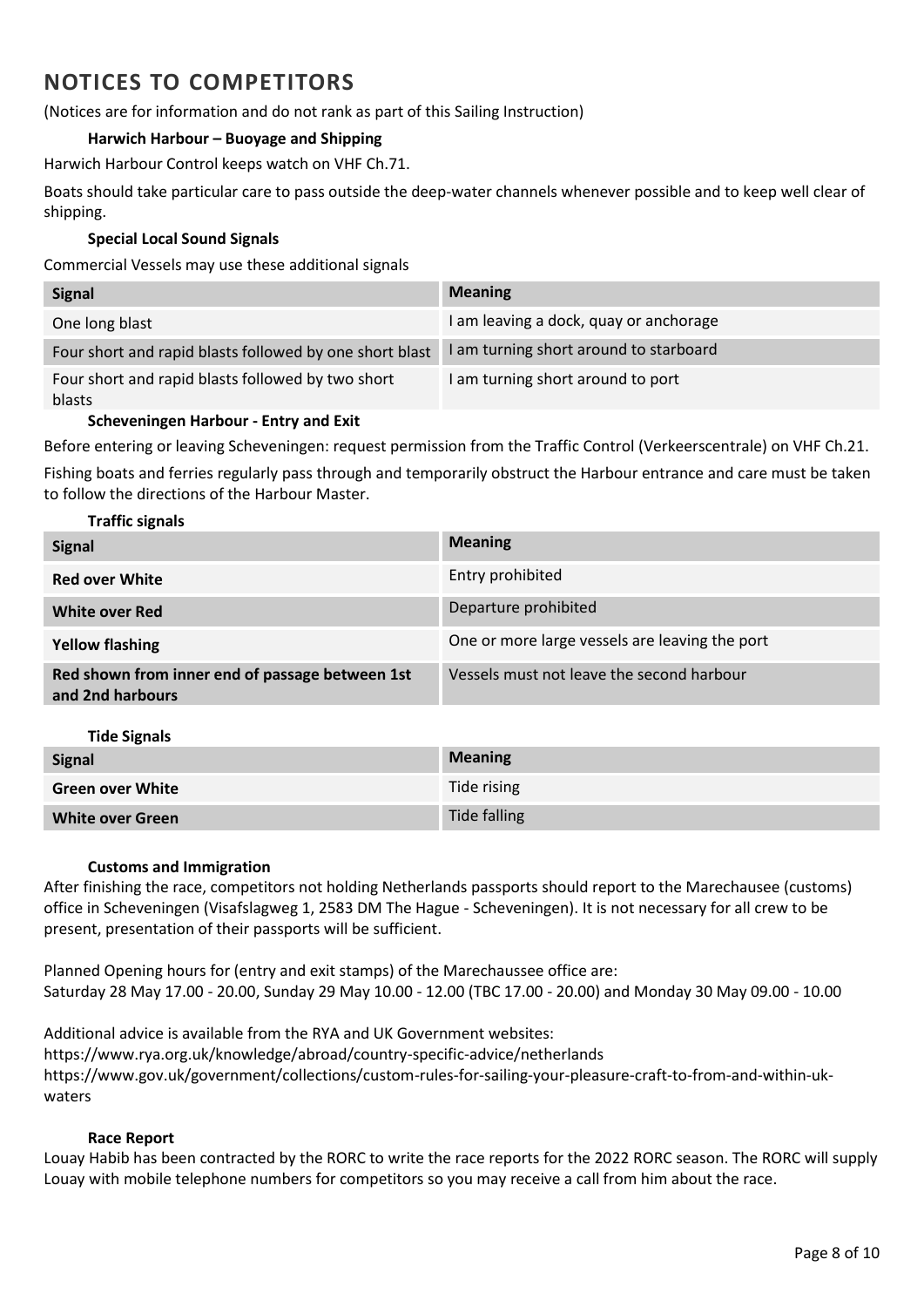

We look forward to welcoming you to the RHYC again!

#### **Marina**

#### **Unfortunately the Yacht Club marina is now fully booked but please contact RHYC for alternative options.**

Bookings are for a two night stay, 25th and 26th May 2022. Bookings for these places must be made through the RHYC office advising skipper, yacht name, LOA and draft: [office.manager@royalharwich.co.uk](mailto:office.manager@royalharwich.co.uk)

On arrival, please call Ian, berth master on 07742145994 and he will advise where to berth.

Berthing fees should be paid at the Office (upstairs) on Thursday. Card payments only will be accepted. (Please note we do not accept cash at RHYC.)

2 nights less than 12 metres LOA £51.00

2 nights more than 12 metres LOA £62

#### **Bar and Catering**

#### **Wednesday 25th May**

Dinner - there will be a selection of 'Specials'. The bar will remain open until 2300, last food orders will be at 2200.

#### **Thursday 26th May**

Breakfast (0830 – 1030) – we will offer bacon and/or egg butties, croissants, pain au chocolat, tea and barista coffee.

Lunch (from 1200) – from our standard menu.

Prize-Giving and "Happy Hour" – 1730 - 1830

BBQ – 1830 – 2100 - Back by popular demand – we will be selling tickets for a BBQ at £20 to include Sausage, Beef Burger, Chicken Skewers, Halloumi or Vegetarian Sausages, mixed salad, coleslaw, potato salad and rolls. Please buy the tickets as soon as you can on arrival at RHYC. The bar will remain open until 2300.

#### **Friday 27th May**

Breakfast (0700 – 0900) – we will offer bacon and/or egg butties, croissants, pain au chocolat, tea and barista coffee.